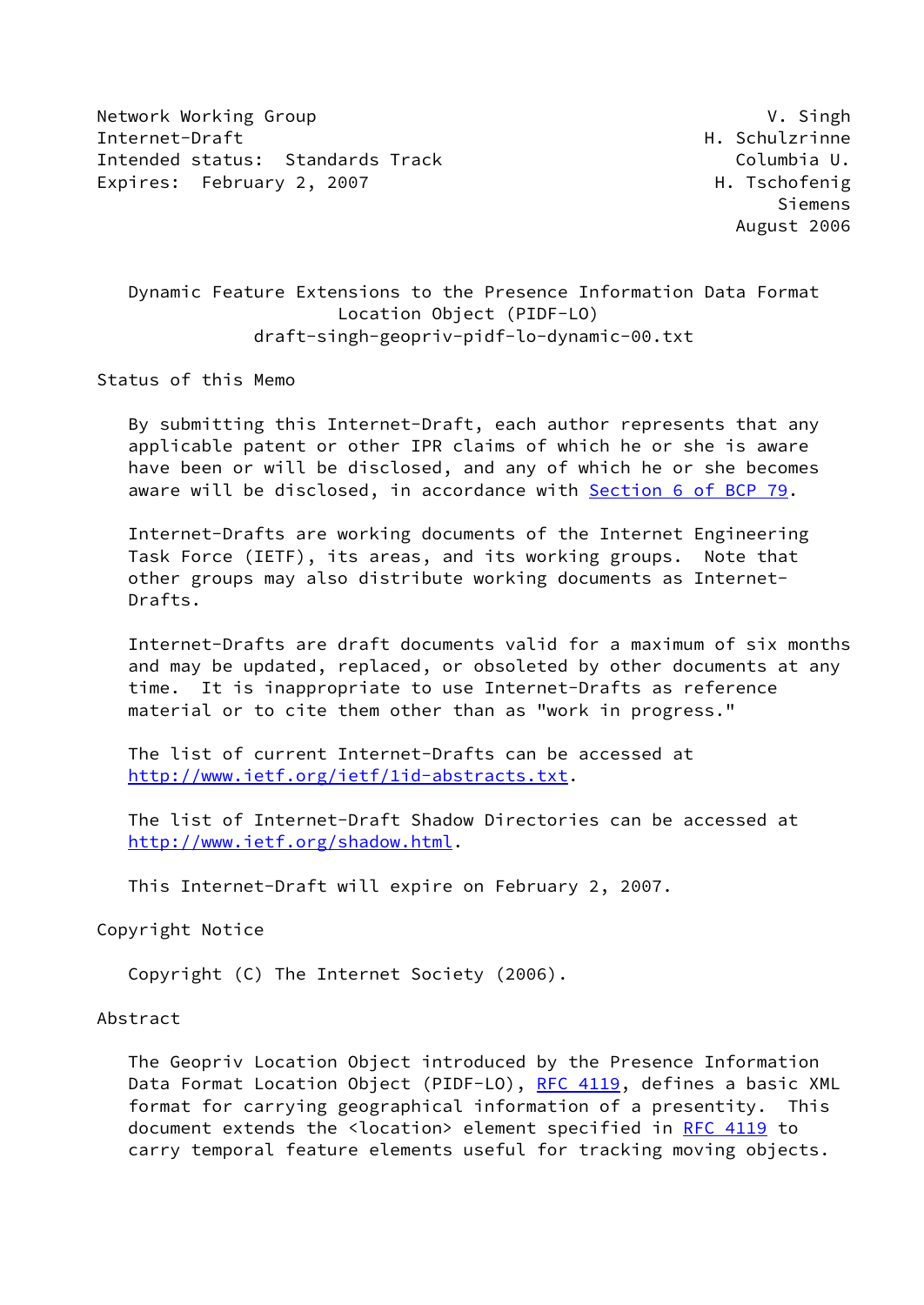Internet-Draft Dynamic Feature Extensions to PIDF-LO August 2006

 It defines four elements, namely speed, bearing, acceleration, and elevation. The document also specifies mechanism to carry multiple moving object's status elements and proposes mechanism to indicate the type of the PIDF-LO content.

# Table of Contents

| 2.                                                         |  |
|------------------------------------------------------------|--|
| 3.                                                         |  |
| $3.1$ . Indicating Use of Dynamic Feature PIDF-LO 5        |  |
|                                                            |  |
| $\underline{4}$ . Transferring Multiple Location Objects 5 |  |
| 5.                                                         |  |
| 6.                                                         |  |
| Security Considerations 10<br>7.                           |  |
| 8.                                                         |  |
| 9.                                                         |  |
|                                                            |  |
| 10.1. Normative References 10                              |  |
| 10.2. Informative References 11                            |  |
| Appendix A. Alternatives Considered 11                     |  |
|                                                            |  |
| Intellectual Property and Copyright Statements 14          |  |
|                                                            |  |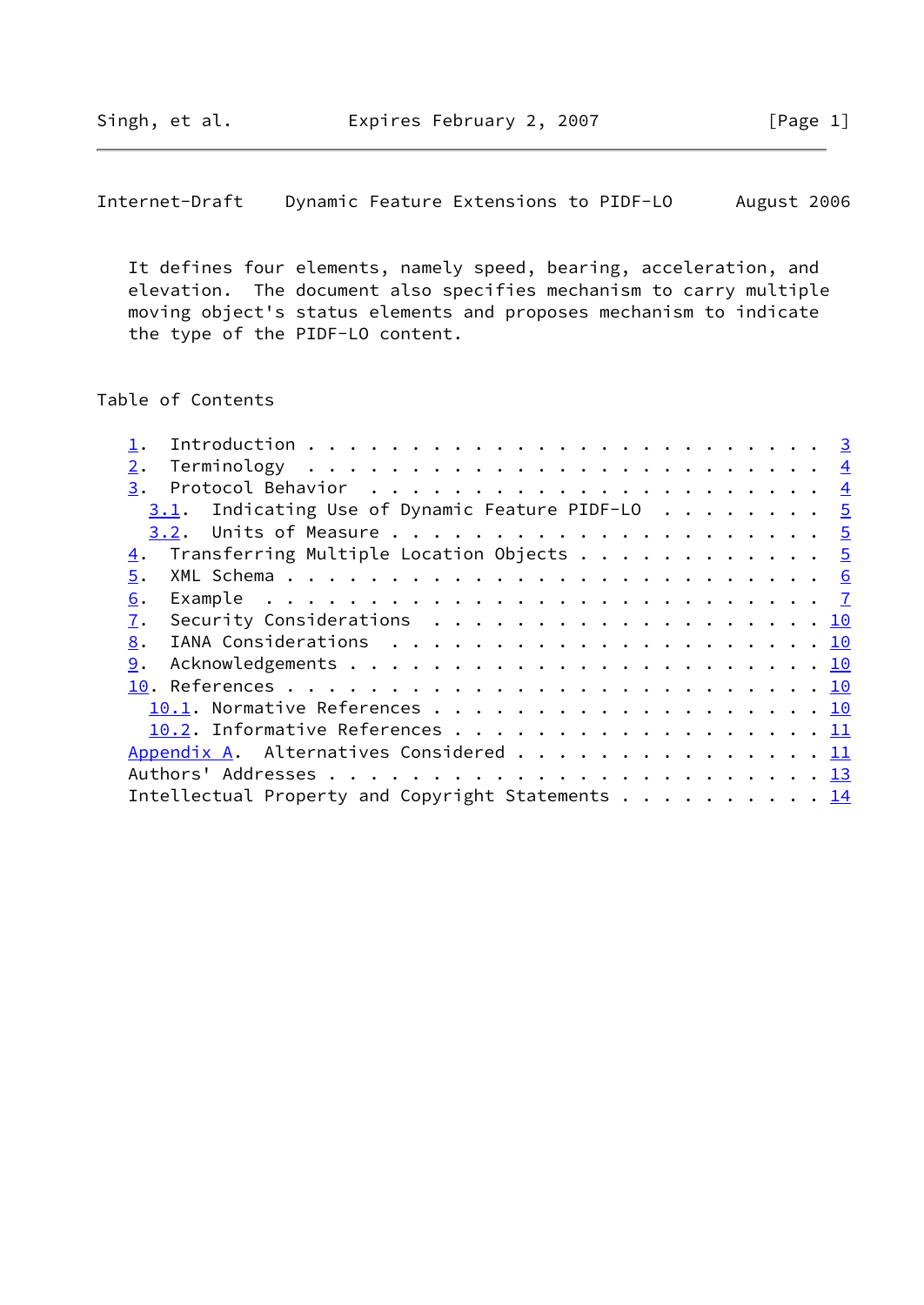Singh, et al. **Expires February 2, 2007** [Page 2]

<span id="page-2-1"></span>Internet-Draft Dynamic Feature Extensions to PIDF-LO August 2006

#### <span id="page-2-0"></span>[1](#page-2-0). Introduction

The existing Geopriv location object  $[5]$  gives presence information which is geographical location of the presentity. This corresponds to a physical location at a given instance of time. A large number of applications, specifically in the transportation industry, fleet management applications, goods delivery and postal companies require to track not only the geographical location but also the rate of change of location of the entities.

 Some of the use case scenarios for such an extension are tracking the location of vehicles, monitoring if vehicles are deviating from their planned routes or pre-specified speed-limits, reporting the direction of movement of ships and airplanes at different instances of time, tracking kidnapped/trapped victims for emergency services and tracking of culprits by the police. The applications may be for safety and security of personals and vehicles, productivity management of mobile crews, monitoring to ensure schedules, monitoring to ensure no deviation from scheduled paths.

 This document defines location vector by extending the the <location> introduced by the Presence Information Data Format Location Object (PIDF-LO), [RFC 4119,](https://datatracker.ietf.org/doc/pdf/rfc4119) to carry temporal feature elements. It defines four elements, namely 'speed', 'bearing', 'acceleration', and 'elevation'. The description of these elements is taken from GML  $[1]$  $[1]$ and repeated for completeness reasons:

#### speed:

 This element points to a measure of the rate of motion. It contains a 'uom' (Units Of Measure) attribute, which is a reference to a reference system for the amount, often a ratio or interval scale. The 'uom' attribute uses a URI to refer to a unit of measure definition. The GML document defines a set of convenience measure types described in ISO 19103. This is further explained in [section 3.2](#page-4-3).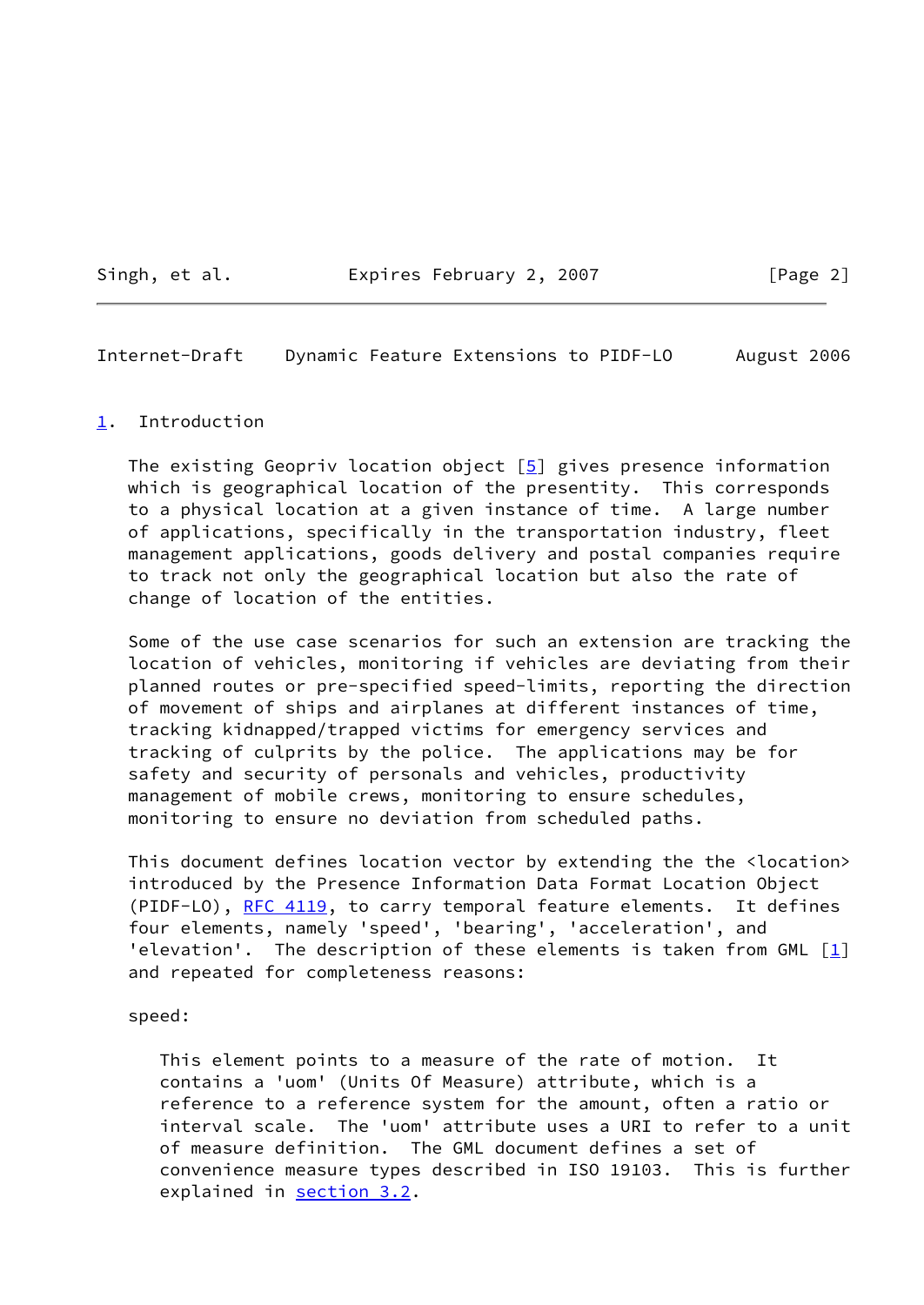### bearing:

The <bearing> element is of type gml:DirectionPropertyType and can contain a gml:DirectionVector, gml:CompassPoint, DirectionKeyword, or a DirectionString element. gml:Directorvectors are specified by providing components of a vector or two angles. A compass point is specified by a simple enumeration string type (e.g., "N", "NNE", "NE", ... "W"). Two elements to contain text-based descriptions of direction are provided. If the direction is specified using a term from a list, gml:KeyWord may be used, and the list indicated using the value of the codeSpace attribute. If

|  | Singh, et al. | Expires February 2, 2007 |  | [Page 3] |
|--|---------------|--------------------------|--|----------|
|--|---------------|--------------------------|--|----------|

<span id="page-3-1"></span>Internet-Draft Dynamic Feature Extensions to PIDF-LO August 2006

 the direction is described in prose, gml:DirectionString may be used, allowing the value to be included inline or by reference.

#### acceleration:

 This element specifies the rate (usually rapid) at which something happens. Similarly to the <speed> and the <elevation> element the <acceleration> element conains a 'uom' (Units Of Measure) attribute, which is a reference to a reference system for the amount.

 elevation: The height of a thing above a reference level; altitude. Similarly to the <speed> and the <elevation> element the <acceleration> element contains a 'uom' (Units Of Measure) attribute, which is a reference to a reference system for the amount. The ability to use the 'elevation' element together with geospatial location offers a more compact way of expressing composite location information per [RFC 3825](https://datatracker.ietf.org/doc/pdf/rfc3825) [\[6](#page-11-4)] location information using a civic floor number.

 This document therefore allows the existing location formats allowed by the GML feature.xsd schema to be extended with dynamic characteristics. The supported shapes are described in detail in  $[7]$  $[7]$ . This document enhances this functionality and offers support for moving objects.

# <span id="page-3-0"></span>[2](#page-3-0). Terminology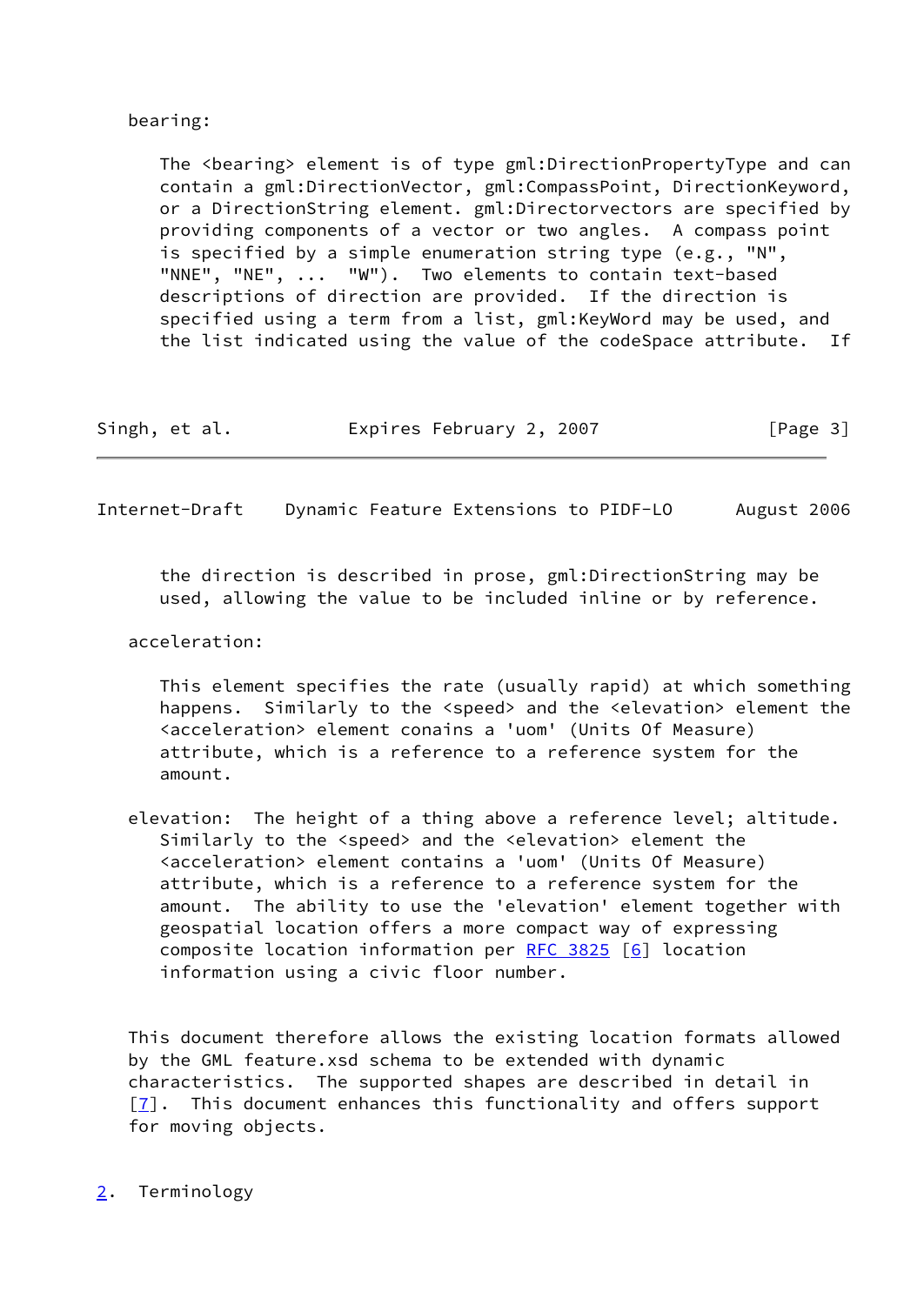In this document, the key words "MUST", "MUST NOT", "REQUIRED", "SHALL", "SHALL NOT", "SHOULD", "SHOULD NOT", "RECOMMENDED", "MAY", and "OPTIONAL" are to be interpreted as described in [RFC 2119](https://datatracker.ietf.org/doc/pdf/rfc2119)  $\lceil 2 \rceil$ .

This document uses the terminology from  $\lceil 3 \rceil$ .

<span id="page-4-0"></span>[3](#page-4-0). Protocol Behavior

 The document describes the protocol requirements for dynamic feature extensions, so that it can be transmitted by the location server and understood correctly by the clients. The clients should be able to indicate to the server that they can handle the dynamic feature elements. The server should also indicate to the clients that the type of location object is PIDF-LO + dynamic feature extensions. Also, the unit of measurements should be communicated by server and understood by the clients.

| Singh, et al. | Expires February 2, 2007 | [Page 4] |
|---------------|--------------------------|----------|
|---------------|--------------------------|----------|

<span id="page-4-2"></span>Internet-Draft Dynamic Feature Extensions to PIDF-LO August 2006

<span id="page-4-1"></span>[3.1](#page-4-1). Indicating Use of Dynamic Feature PIDF-LO

 The watcher can can indicate its capability using the SIP Accept header. This document proposes to add a 'supported' parameter for the application/pidf-xml media type. It enumerates the non default namespaces supported by the UAS. An example is given below:

 Accept: application/pidf+xml; supported="urn:ietf:params:xml:ns:temporal1"

Alternatively, a token can be defined and used, an example is given:

Accept: application/pidf+xml; supported="geopriv-temporal-features"

 The server can specify the type of content using Content-Type header. The specific PIDF-LO type can be obtained by looking inside the XML content.

Content-Type: application/pidf+xml;

<span id="page-4-3"></span>[3.2](#page-4-3). Units of Measure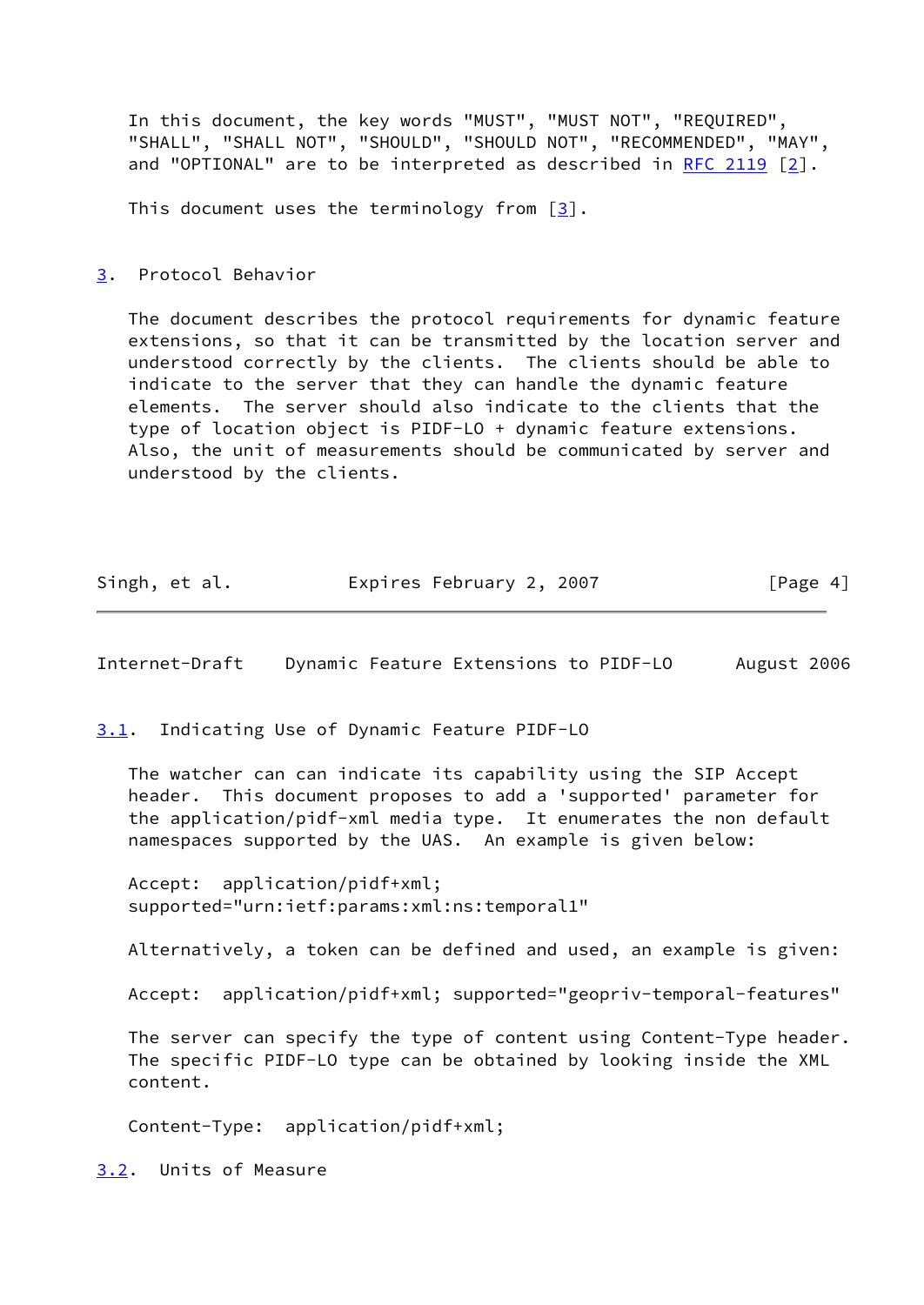GML permits a range of units of measure for all parameters. This document restricts this set to the following units: #m/s, #km/h and #mph

 Editor's Note: Need to find the URN for kph, m/s, km/h need to be added here. Editor's Note: Need to find the URN for floor, if it exists. It is only valid for the elevation element.

 Only the above-listed units of measurements MUST be used for the uom attribute.

#### <span id="page-5-0"></span>[4](#page-5-0). Transferring Multiple Location Objects

 Multiple location vector objects may be required to be transported simultaneously. This can be achieved using <timed-presence> defined in RFC  $4481$   $[4]$  $[4]$ .

 Typically, the watcher applications can reconstruct the path as well as dynamic behavior (speed, acceleration etc.) along the path by storing the received location vector objects. However, a new watcher may be interested in past location-vectors or may choose to receive notifications at a slower rate without losing valuable information. In other words, it can request to receive multiple location vector objects together. For example, it may want to get one NOTIFY every 15 minutes with multiple location objects aggregated.

| Singh, et al. |  |  | Expires February 2, 2007 |  |  | [Page 5] |  |
|---------------|--|--|--------------------------|--|--|----------|--|
|---------------|--|--|--------------------------|--|--|----------|--|

<span id="page-5-1"></span>Internet-Draft Dynamic Feature Extensions to PIDF-LO August 2006

 The structure of the document which can be used for tracking moving objects using timed-status extension is shown below. An example is given in [section 6](#page-7-0).

> <tuple> <status> <gp:geopriv> .......... </gp:geopriv> </status> <timestamp>.....</timestamp> <timed-status from="some time" until="some time">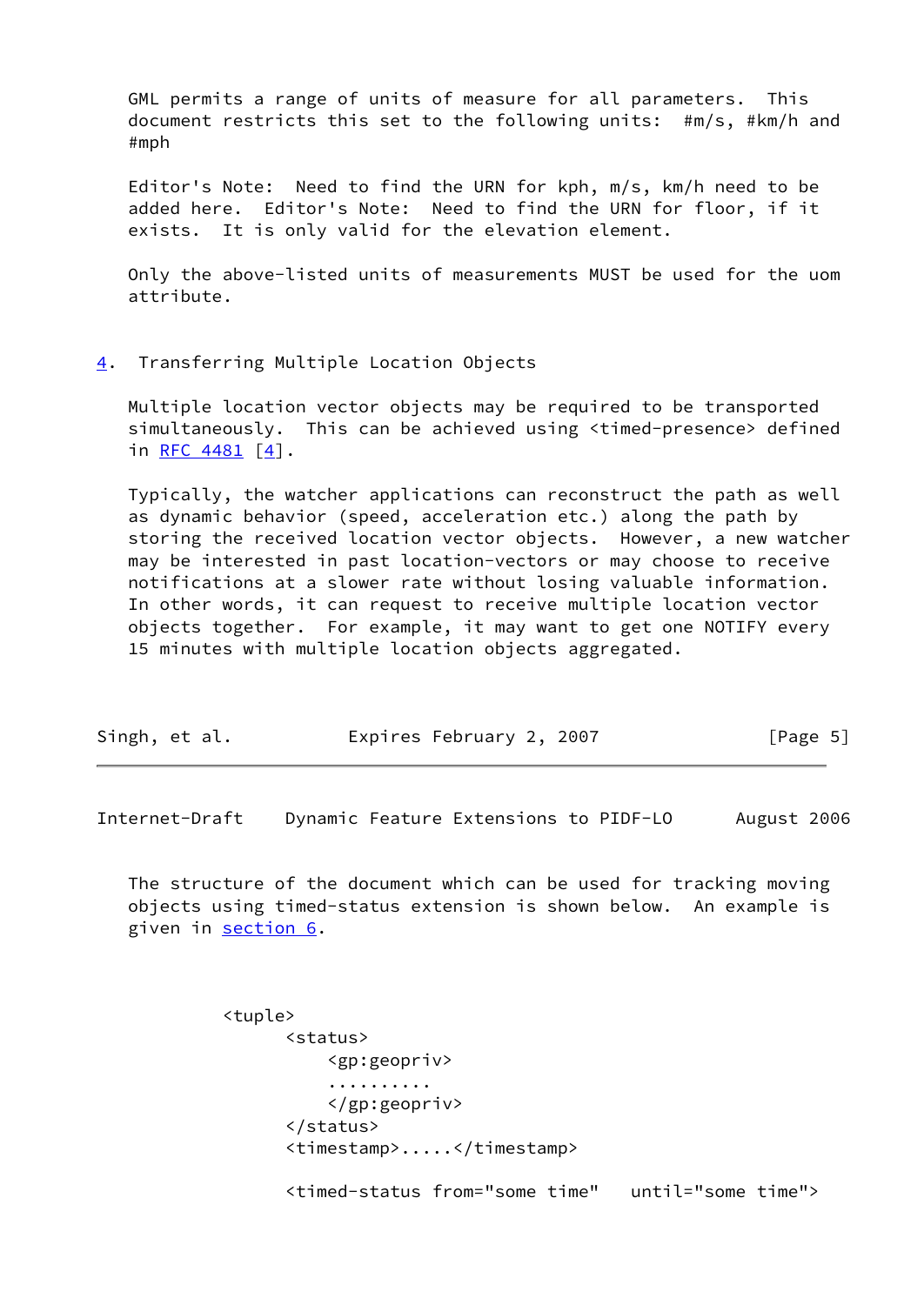<gp:geopriv> ............ </gp:geopriv> <gp:geopriv> ........... </gp:geopriv> </timed-status> </tuple> <tuple> ....... </tuple>

### <span id="page-6-0"></span>[5](#page-6-0). XML Schema

 This section defines the XML schema consisting of four elements that are conveyed inside the <location-info> element defined by [RFC 4119](https://datatracker.ietf.org/doc/pdf/rfc4119)  $[5]$  $[5]$ . The data types are taken from GML.

Singh, et al. **Expires February 2, 2007** [Page 6]

```
Internet-Draft Dynamic Feature Extensions to PIDF-LO August 2006
```

```
 <?xml version="1.0" encoding="UTF-8"?>
   <schema xmlns="http://www.w3.org/2001/XMLSchema"
     targetNamespace="urn:ietf:params:xml:ns:temporal1"
     xmlns:xml="http://www.w3.org/XML/1998/namespace"
     xmlns:temporal="urn:ietf:params:xml:ns:temporal1"
     xmlns:gml="http://www.opengis.net/gml"
     elementFormDefault="qualified"
```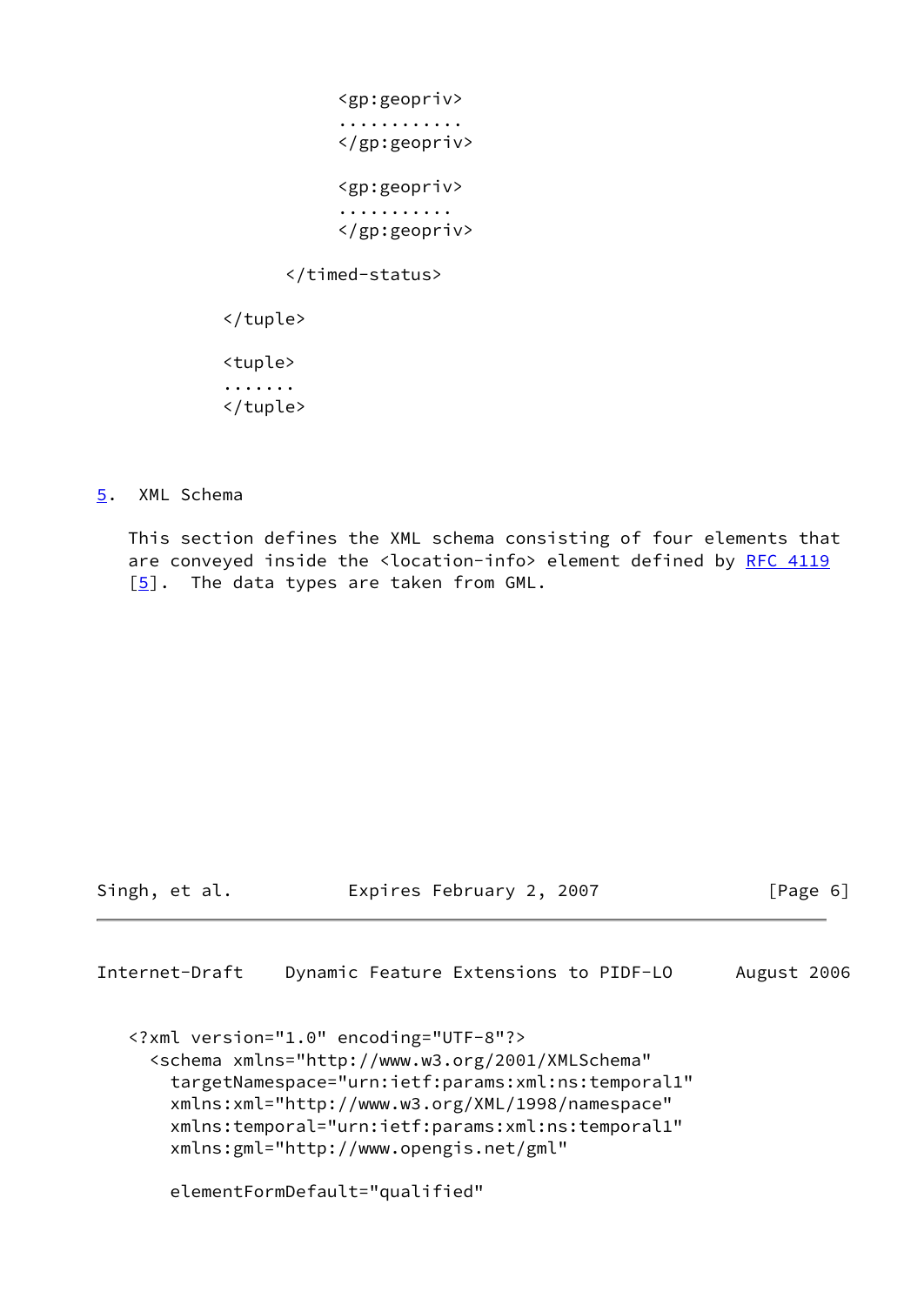```
 attributeFormDefault="unqualified">
 <import namespace="http://www.opengis.net/gml" schemaLocation=
 "http://schemas.opengis.net/gml/3.1.1/base/dynamicFeature.xsd"/>
 <element name="speed" type="gml:MeasureType" />
 <element name="bearing" type="gml:DirectionPropertyType"/>
 <element name="acceleration" type="gml:MeasureType"/>
 <element name="elevation" type="gml:MeasureType"/>
```

```
 </schema>
```
Figure 2: XML Schema

# <span id="page-7-0"></span>[6](#page-7-0). Example

 The following example shows a PIDF-LO indicating geospatial location information using the gml:Point structure. Outside the <gml: location/> element the additional fields releated to temporal characteristics are included.

Singh, et al. **Expires February 2, 2007** [Page 7]

Internet-Draft Dynamic Feature Extensions to PIDF-LO August 2006

<?xml version="1.0" encoding="UTF-8"?>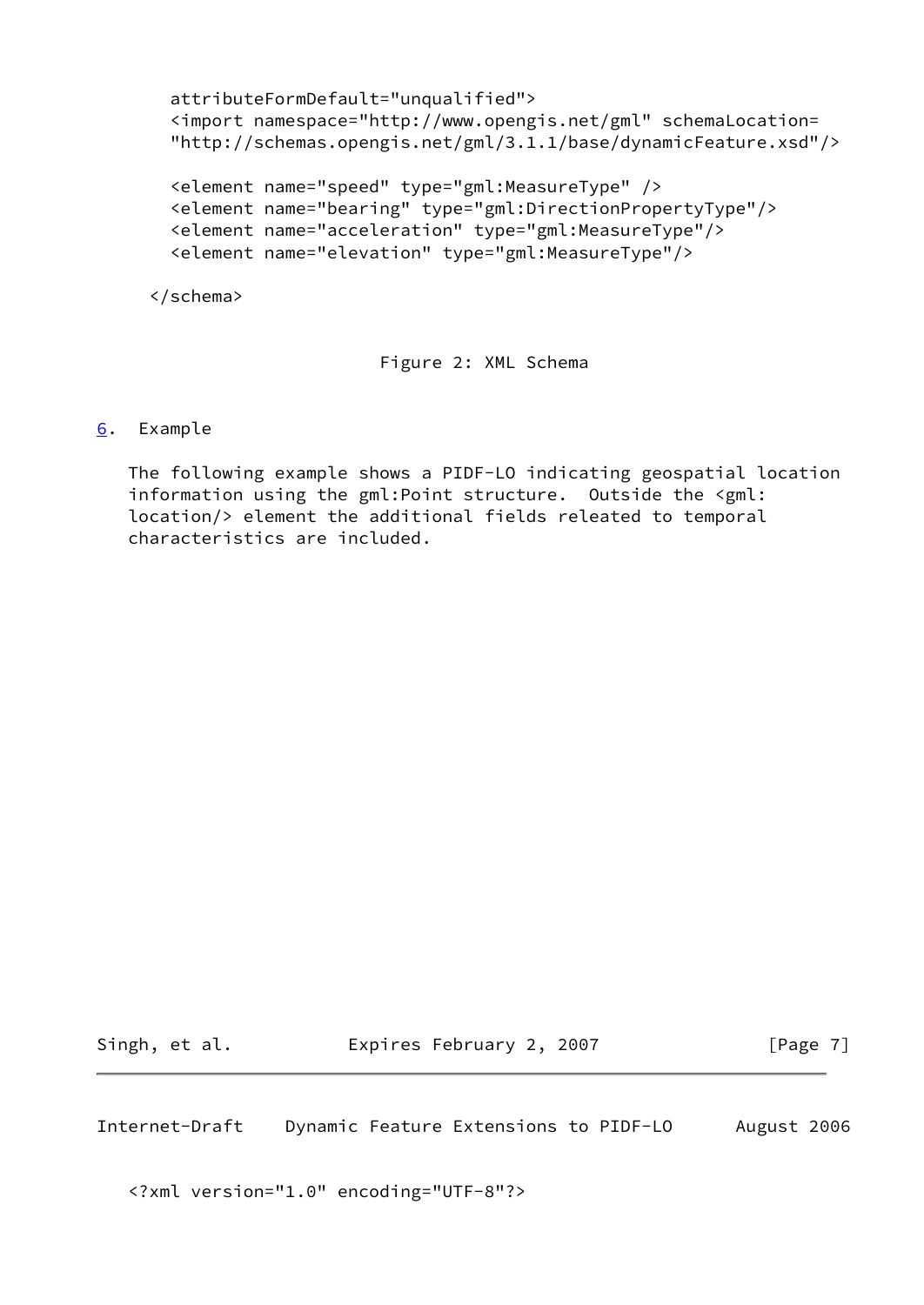```
 <presence xmlns="urn:ietf:params:xml:ns:pidf"
      xmlns:gp="urn:ietf:params:xml:ns:pidf:geopriv10"
      xmlns:gml="urn:opengis:specification:gml:schema-xsd:feature:v3.0"
      xmlns:temp="urn:ietf:params:xml:ns:temporal1"
      entity="pres:geotarget@example.com">
      <tuple id="sg89ae">
        <status>
          <gp:geopriv>
            <gp:location-info>
              <gml:location>
                <gml:Point srsName="urn:ogc:def:crs:EPSG::4326">
                  <gml:pos>-34.407 150.883</gml:pos>
                </gml:Point>
              </gml:location>
              <temp:speed uom="#kph">12</temp:speed>
              <temp:bearing>
                <temp:CompassPoint>SE</temp:CompassPoint>
              </temp:bearing>
            </gp:location-info>
            <gp:usage-rules>
              <gp:retransmission-allowed>no</gp:retransmission-allowed>
              <gp:retention-expiry>2003-06-23T04:57:29Z
              </gp:retention-expiry>
            </gp:usage-rules>
          </gp:geopriv>
        </status>
        <timestamp>2003-06-22T20:57:29Z</timestamp>
      </tuple>
    </presence>
            Figure 3: Example of a PIDF-LO with Speed Information
   The following example shows multiple PIDF-LO using <timed-status>.
<?xml version="1.0" encoding="UTF-8"?>
<presence xmlns="urn:ietf:params:xml:ns:pidf"
  xmlns:gp="urn:ietf:params:xml:ns:pidf:geopriv10"
  xmlns:gml="urn:opengis:specification:gml:schema-xsd:feature:v3.0"
  xmlns:temp="urn:ietf:params:xml:ns:temporal1"
  entity="pres:geotarget@example.com">
```

```
 <tuple id="sg89ae">
```

```
 <status>
   <gp:geopriv>
```

```
 <gp:location-info>
     <gml:location>
        <gml:Point>
```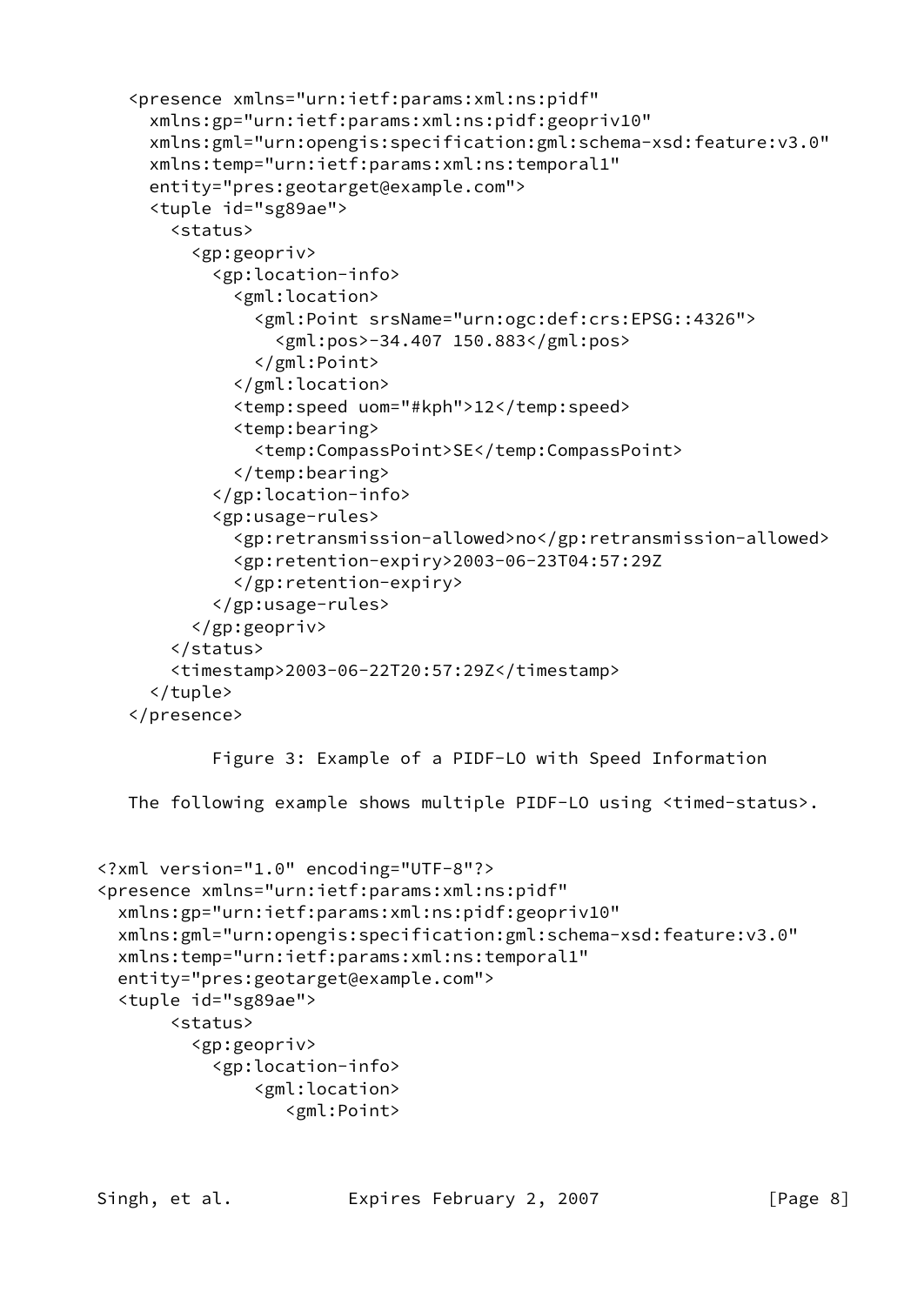```
Internet-Draft Dynamic Feature Extensions to PIDF-LO August 2006
                       <gml:pos>140. -35.</gml:pos>
                    </gml:Point>
                 </gml:location>
                 <gml:speed uom="#kph">12.</gml:speed>
            </gp:location-info>
            <gp:usage-rules>
               <gp:retransmission-allowed>no</gp:retransmission-allowed>
               <gp:retention-expiry>2003-06-23T04:57:29Z
               </gp:retention-expiry>
            </gp:usage-rules>
          </gp:geopriv>
        </status>
        <timestamp>2003-06-22T20:57:29Z</timestamp>
        <timed-statusfrom="2005-08-15T10:20:00.000-05:00"
           until="2005-08-22T19:30:00.000-05:00">>
           <gp:geopriv>
             <gp:location-info>
                 <gml:location>
                    <gml:Point>
                       <gml:pos>110. -35.</gml:pos>
                    </gml:Point>
                 </gml:location>
                 <gml:speed uom="#kph">10</gml:speed>
              </gp:location-info>
              <gp:usage-rules>
                <gp:retransmission-allowed>yes</gp:retransmission-allowed>
                <gp:retention-expiry>2003-06-23T04:55:29Z
                </gp:retention-expiry>
              </gp:usage-rules>
           </gp:geopriv>
           <gp:geopriv>
             <gp:location-info>
                 <gml:location>
                    <gml:Point>
                       <gml:pos>114. -35.</gml:pos>
                    </gml:Point>
                 </gml:location>
                 <gml:speed uom="#kph">18.</gml:speed>
              </gp:location-info>
            <gp:usage-rules>
               <gp:retransmission-allowed>yes</gp:retransmission-allowed>
               <gp:retention-expiry>2003-06-23T04:53:29Z
               </gp:retention-expiry>
            </gp:usage-rules>
          </gp:geopriv>
```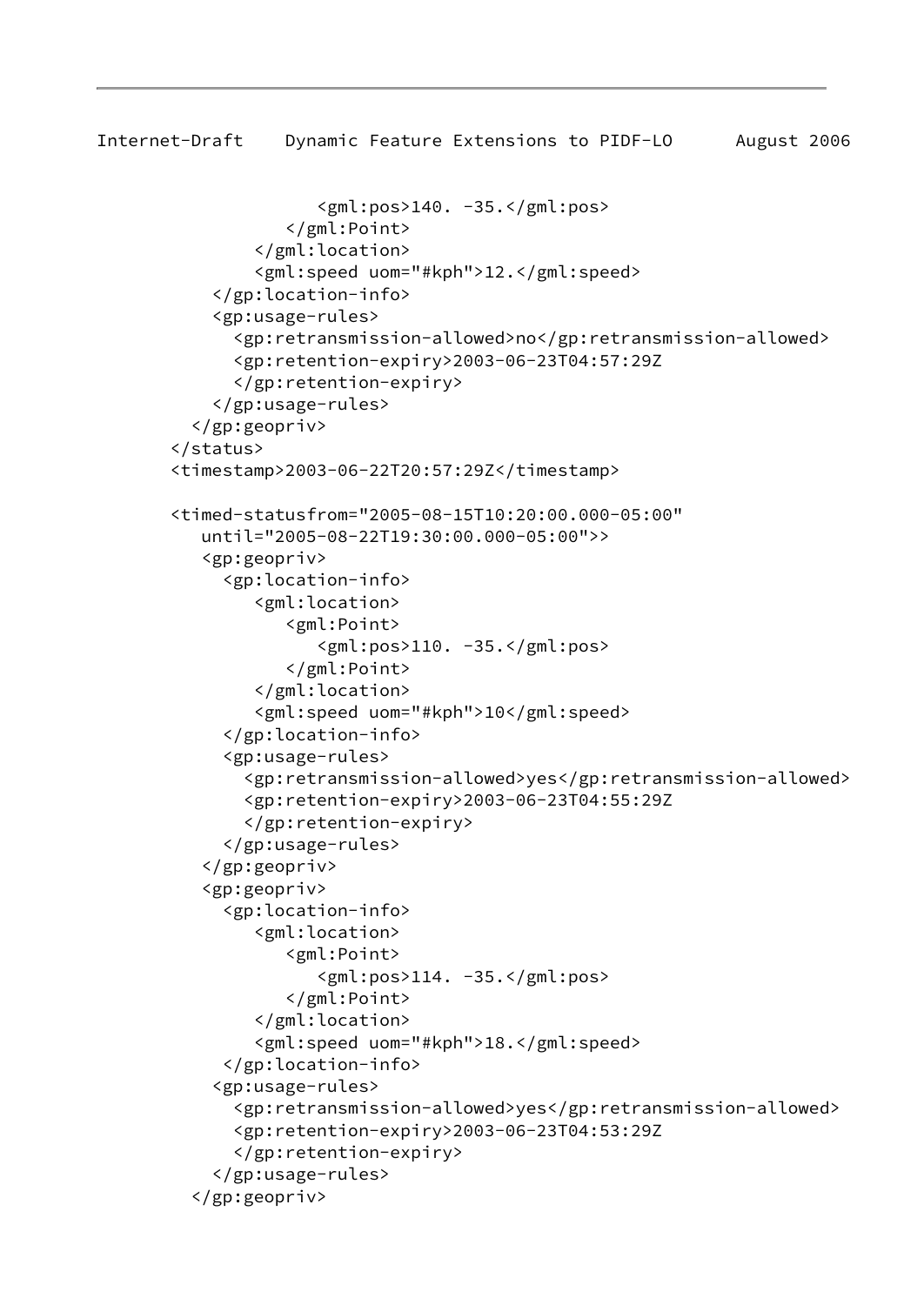| Singh, et al. | Expires February 2, 2007 | [Page 9] |
|---------------|--------------------------|----------|
|---------------|--------------------------|----------|

<span id="page-10-1"></span>Internet-Draft Dynamic Feature Extensions to PIDF-LO August 2006

 </tuple> </presence>

> Figure 4: Example showing multiple Location Vectors transmitted simultaneously.

### <span id="page-10-0"></span>[7](#page-10-0). Security Considerations

 This document defines additional location elements carried by PIDF-LO (see  $[5]$ ). The security considerations of [RFC 4119](https://datatracker.ietf.org/doc/pdf/rfc4119)  $[5]$  $[5]$  are applicable to this document.

<span id="page-10-2"></span>[8](#page-10-2). IANA Considerations

A future version of this document will provide IANA considerations.

<span id="page-10-3"></span>[9](#page-10-3). Acknowledgements

Add your name here.

# <span id="page-10-4"></span>[10.](#page-10-4) References

<span id="page-10-5"></span>[10.1](#page-10-5). Normative References

- <span id="page-10-6"></span>[1] "Geographic information - Geography Markup Language (GML), OpenGIS 03-105r1, available at: <http://portal.opengeospatial>.org/files/?artifact\_id=4700", April 2004.
- <span id="page-10-7"></span> [2] Bradner, S., "Key words for use in RFCs to Indicate Requirement Levels", [RFC 2119](https://datatracker.ietf.org/doc/pdf/rfc2119), [BCP 14](https://datatracker.ietf.org/doc/pdf/bcp14), March 1997.
- <span id="page-10-8"></span> [3] Cuellar, J., Morris, J., Mulligan, D., Peterson, J., and J. Polk, "Geopriv Requirements", [RFC 3693,](https://datatracker.ietf.org/doc/pdf/rfc3693) February 2004.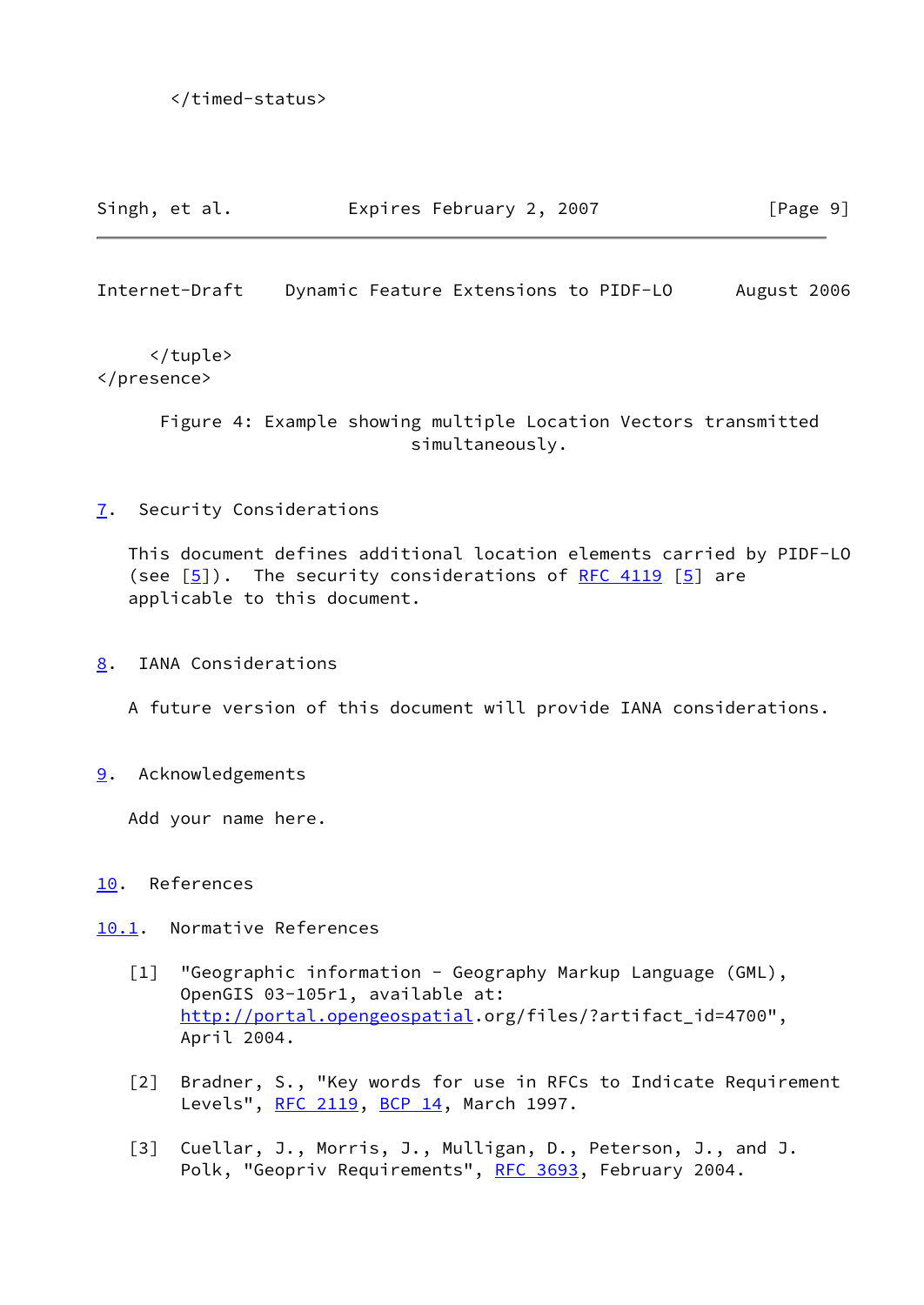- <span id="page-11-6"></span> [4] Schulzrinne, H., "Timed Presence Extensions to the Presence Information Data Format (PIDF) to Indicate Status Information for Past and Future Time Intervals", [RFC 4481](https://datatracker.ietf.org/doc/pdf/rfc4481), July 2006.
- <span id="page-11-3"></span> [5] Peterson, J., "A Presence-based GEOPRIV Location Object Format", [RFC 4119](https://datatracker.ietf.org/doc/pdf/rfc4119), December 2005.

Singh, et al. Expires February 2, 2007 [Page 10]

<span id="page-11-1"></span>Internet-Draft Dynamic Feature Extensions to PIDF-LO August 2006

<span id="page-11-0"></span>[10.2](#page-11-0). Informative References

- <span id="page-11-4"></span> [6] Polk, J., Schnizlein, J., and M. Linsner, "Dynamic Host Configuration Protocol Option for Coordinate-based Location Configuration Information", [RFC 3825](https://datatracker.ietf.org/doc/pdf/rfc3825), July 2004.
- <span id="page-11-5"></span> [7] Thomson, M., "Geodetic Shapes for the Representation of Uncertainty in PIDF-LO", [draft-thomson-geopriv-geo-shape-02](https://datatracker.ietf.org/doc/pdf/draft-thomson-geopriv-geo-shape-02) (work in progress), May 2006.
- [8] Mahy, R., "A Document Format for Filtering and Reporting Location Notications in the Presence Information Document Format Location Object (PIDF-LO)", [draft-ietf-geopriv-loc-filters-00](https://datatracker.ietf.org/doc/pdf/draft-ietf-geopriv-loc-filters-00) (work in progress), March 2006.
- [9] Polk, J. and B. Rosen, "Session Initiation Protocol Location Conveyance", [draft-ietf-sip-location-conveyance-04](https://datatracker.ietf.org/doc/pdf/draft-ietf-sip-location-conveyance-04) (work in progress), August 2006.
- [10] Schulzrinne, H., "Common Policy: A Document Format for Expressing Privacy Preferences", [draft-ietf-geopriv-common-policy-11](https://datatracker.ietf.org/doc/pdf/draft-ietf-geopriv-common-policy-11) (work in progress), August 2006.
- [11] Schulzrinne, H., "A Document Format for Expressing Privacy Preferences for Location Information", [draft-ietf-geopriv-policy-08](https://datatracker.ietf.org/doc/pdf/draft-ietf-geopriv-policy-08) (work in progress), February 2006.

<span id="page-11-2"></span>[Appendix A.](#page-11-2) Alternatives Considered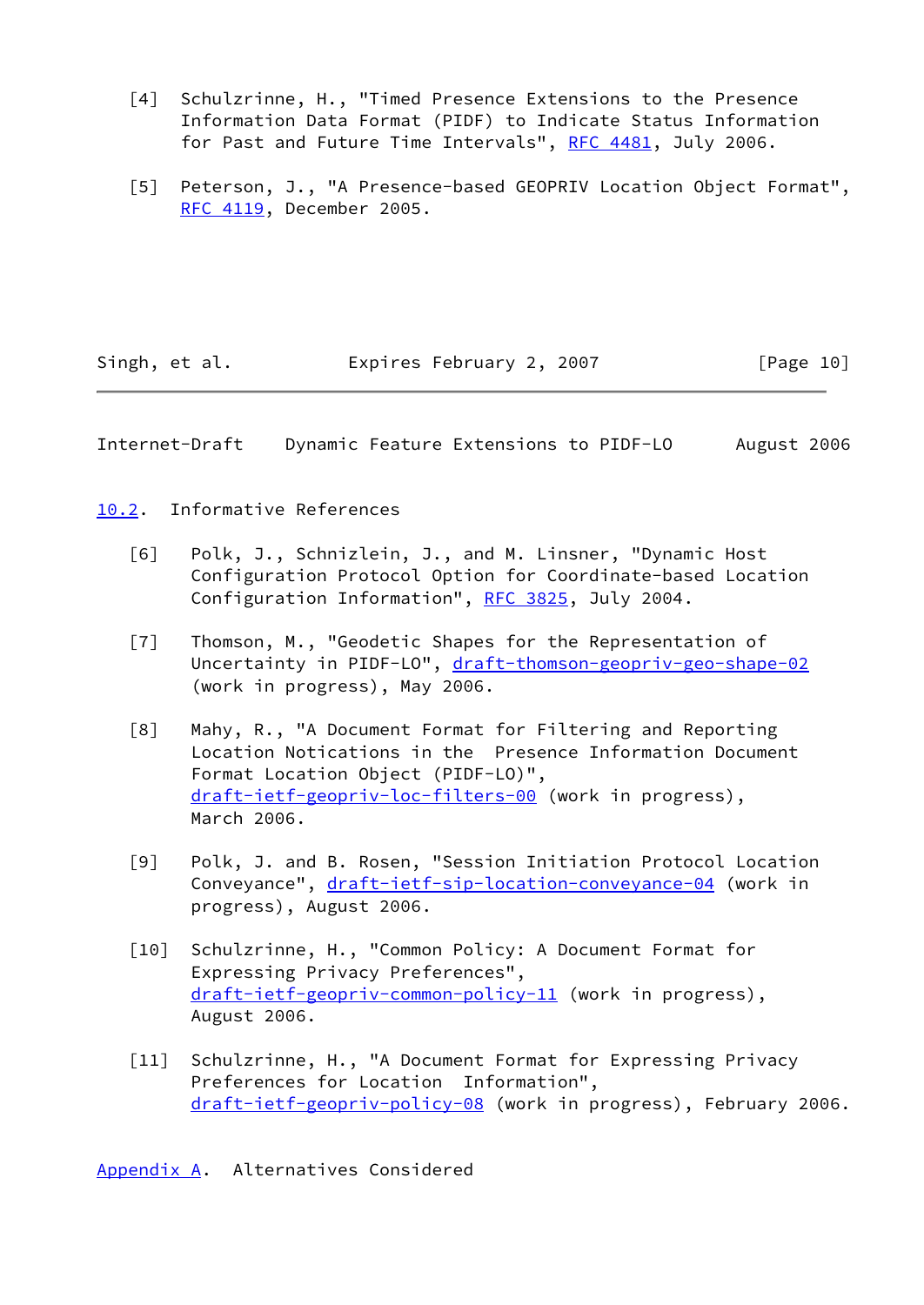During the work on this document we encountered alternative approaches. These approaches make use of the MovingObjectStatus or its parent element track of dynamicFeature.xsd. MovingObjectStatus contains child elements where no use cases are currently known, e.g., validTime and contains elements that are already defined with PIDF-LO, such as <location>. Since it might not be know whether a Location Recipient understands the location extension defined in this document a PIDF-LO with a <location> element inside the <MovingObjectStatus> will likely create problems. Including the <location> element twice, once as defined with [RFC 4119](https://datatracker.ietf.org/doc/pdf/rfc4119) (PIDF-LO) and again in <MovingObjectStatus>, is unnecessary. The <track> element allows multiple <MovingObjectStatus> to be used. Figure 5 shows such an instance document carrying the <track> element.

<?xml version="1.0" encoding="UTF-8"?>

| Singh, et al. | Expires February 2, 2007 | [Page 11] |
|---------------|--------------------------|-----------|
|               |                          |           |

Internet-Draft Dynamic Feature Extensions to PIDF-LO August 2006

```
 <presence xmlns="urn:ietf:params:xml:ns:pidf"
   xmlns:gp="urn:ietf:params:xml:ns:pidf:geopriv10"
  xmlns:gml="http://www.opengis.net/gml"
   entity="pres:geotarget@example.com">
   <tuple id="sg89ae">
     <status>
       <gp:geopriv>
         <gp:location-info>
           <gml:track>
             <gml:MovingObjectStatus>
                <gml:validTime>
                  <gml:TimeInstant>
                    <gml:timePosition>2005-11-28T13:00:00
                    </gml:timePosition>
                  </gml:TimeInstant>
               </gml:validTime>
                <gml:location>
                  <gml:Point>
                    <gml:pos>140. -35.</gml:pos>
                  </gml:Point>
                </gml:location>
                <gml:speed uom="#kph">12</gml:speed>
                <gml:bearing>
                  <gml:CompassPoint>SE</gml:CompassPoint>
                </gml:bearing>
```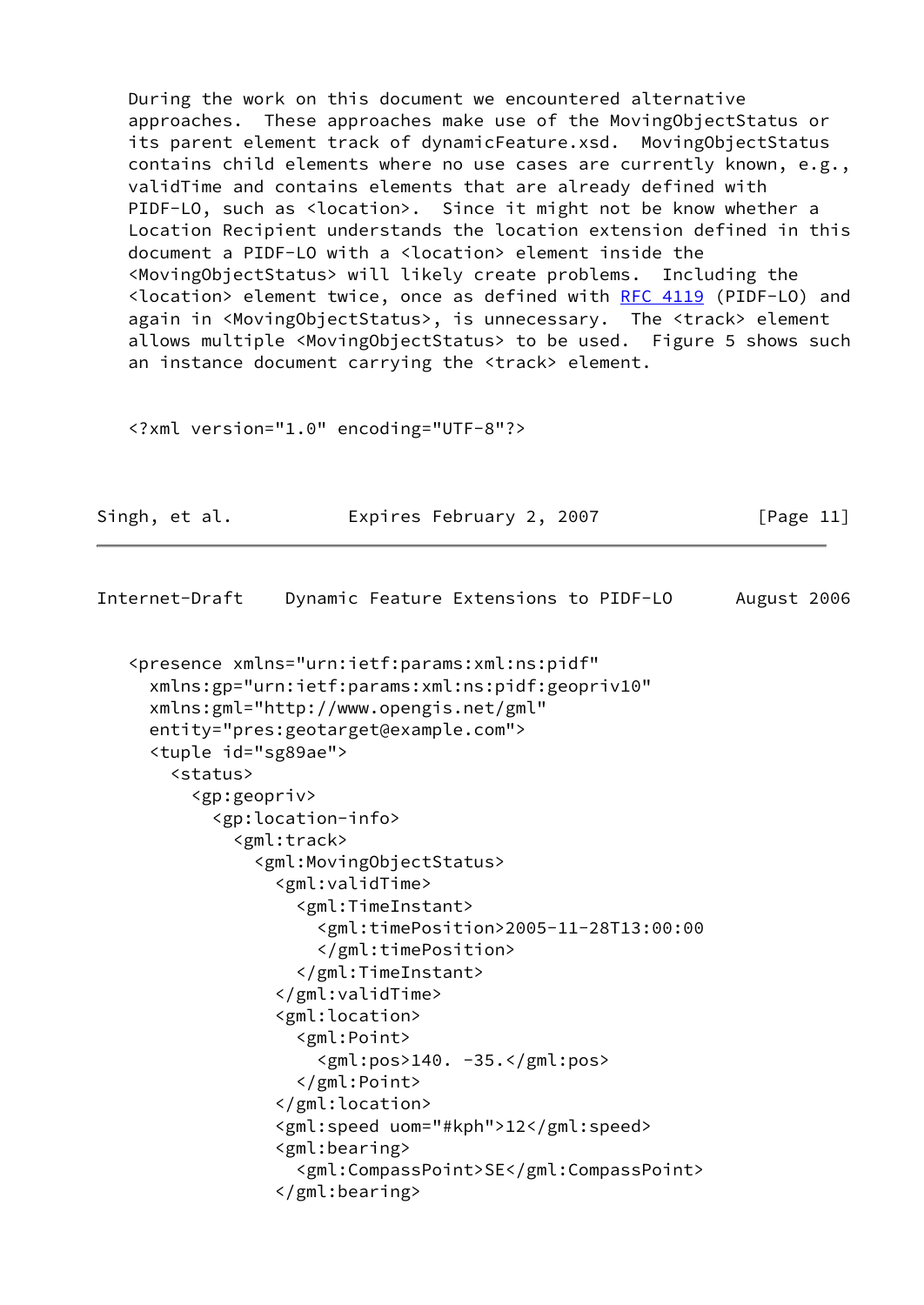```
 </gml:MovingObjectStatus>
                <gml:MovingObjectStatus>
                  <gml:validTime>
                    <gml:TimeInstant>
                      <gml:timePosition>2005-11-28T14:00:00
                      </gml:timePosition>
                    </gml:TimeInstant>
                  </gml:validTime>
                  <gml:location>
                    <gml:Point>
                      <gml:pos>140.1 -34.9</gml:pos>
                    </gml:Point>
                  </gml:location>
                  <gml:speed uom="#kph">23.</gml:speed>
                  <gml:bearing>
                    <gml:CompassPoint>ESE</gml:CompassPoint>
                  </gml:bearing>
                </gml:MovingObjectStatus>
              </gml:track>
            </gp:location-info>
            <gp:usage-rules>
              <gp:retransmission-allowed>no</gp:retransmission-allowed>
              <gp:retention-expiry>2003-06-23T04:57:29Z
Singh, et al. Expires February 2, 2007 [Page 12]
Internet-Draft Dynamic Feature Extensions to PIDF-LO August 2006
              </gp:retention-expiry>
            </gp:usage-rules>
          </gp:geopriv>
        </status>
        <timestamp>2003-06-22T20:57:29Z</timestamp>
      </tuple>
    </presence>
             Figure 5: Example of a PIDF-LO with a track Element
    The authors decided to pick the simplest version.
Authors' Addresses
    Singh Vishal
    Columbia University
    Department of Computer Science
```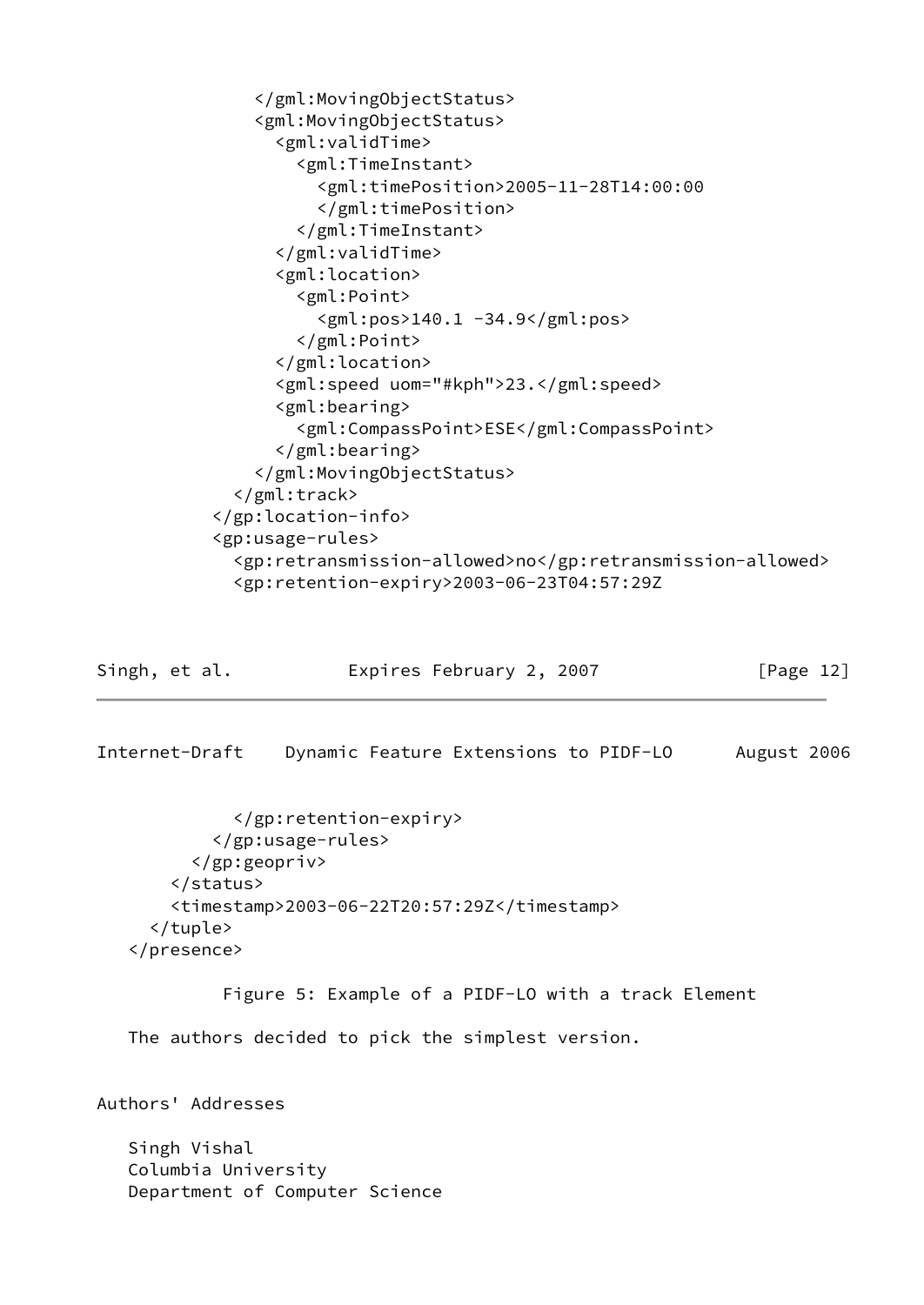450 Computer Science Building New York, NY 10027 US Email: vs2140@cs.columbia.edu URI: <http://www.cs.columbia.edu/~vs2140> Henning Schulzrinne Columbia University Department of Computer Science 450 Computer Science Building New York, NY 10027 US Phone: +1 212 939 7004 Email: hgs+ecrit@cs.columbia.edu URI: <http://www.cs.columbia.edu/~hgs> Hannes Tschofenig Siemens Otto-Hahn-Ring 6 Munich, Bavaria 81739 Germany Phone: +49 89 636 40390 Email: Hannes.Tschofenig@siemens.com URI: <http://www.tschofenig.com>

Singh, et al. **Expires February 2, 2007** [Page 13]

<span id="page-14-0"></span>Internet-Draft Dynamic Feature Extensions to PIDF-LO August 2006

Full Copyright Statement

Copyright (C) The Internet Society (2006).

 This document is subject to the rights, licenses and restrictions contained in  $BCP$  78, and except as set forth therein, the authors retain all their rights.

 This document and the information contained herein are provided on an "AS IS" basis and THE CONTRIBUTOR, THE ORGANIZATION HE/SHE REPRESENTS OR IS SPONSORED BY (IF ANY), THE INTERNET SOCIETY AND THE INTERNET